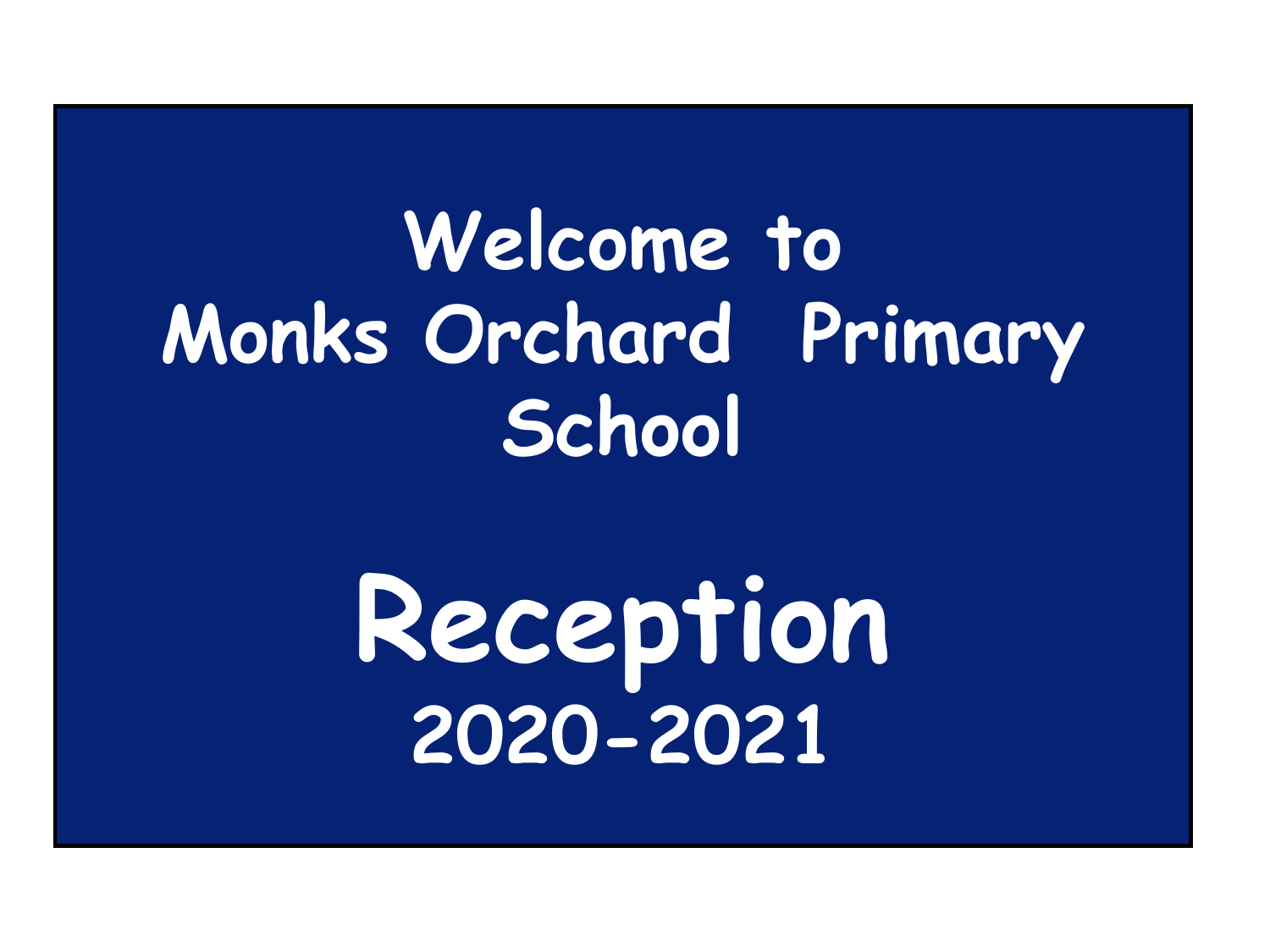### **Reception Class**



**Our Day:** 8.30am – 2.30pm **Lunch Time:** 11.30am – 12.15pm **No Break Time**: Free flow play, both indoor and outdoor. **Outdoor Learning:** Settings **must** provide access to outdoor experiences *daily.*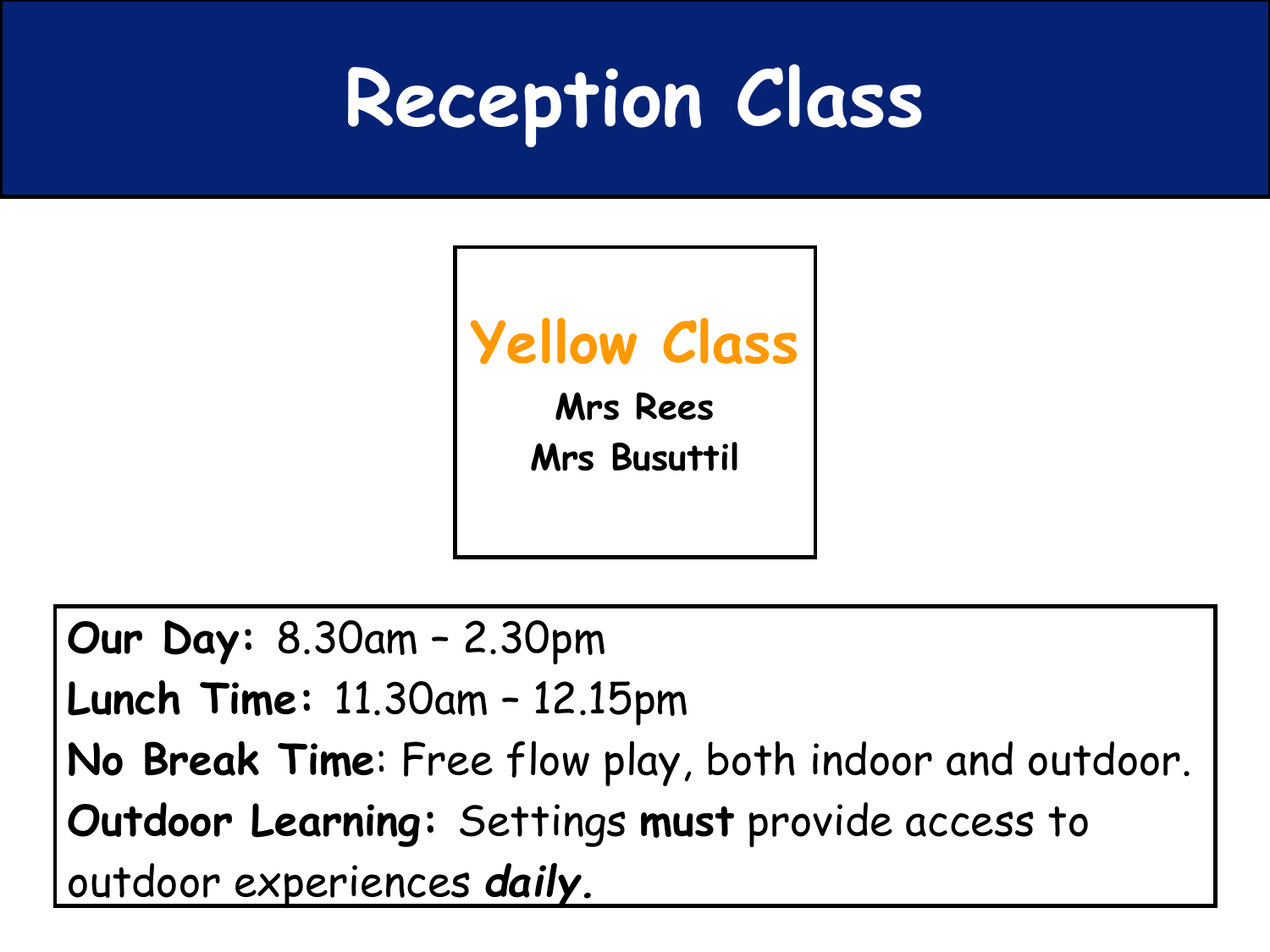# **The Early Years Foundation Stage**

**The main principles of the EYFS are:**

 $\checkmark$  To ensure that every child has the best possible start in life.

 $\checkmark$  That each child has the support they need to fulfil their potential.

- $\checkmark$  Good parental partnership.
- $\checkmark$  High quality early learning.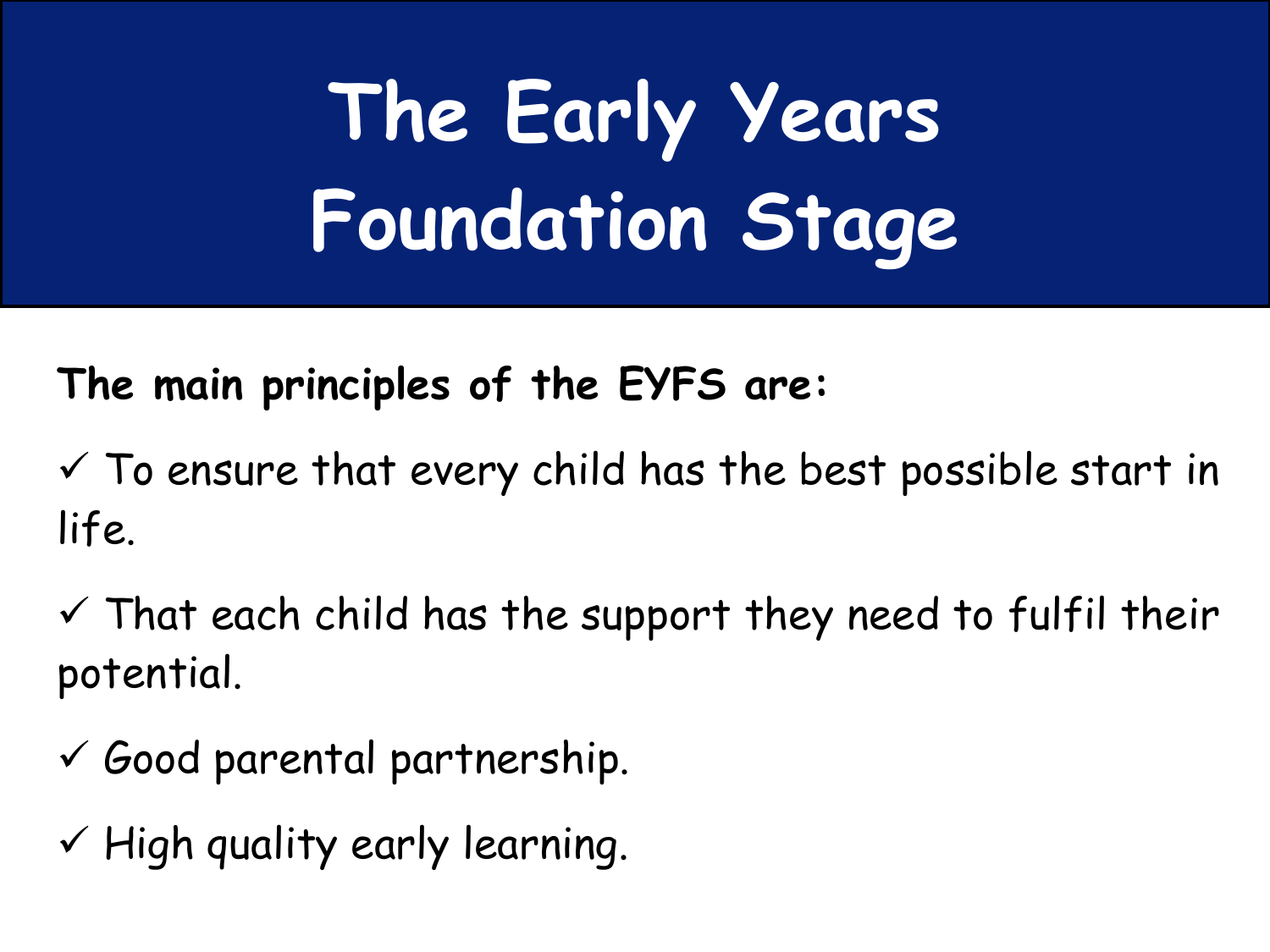## **The Early Years Foundation Stage**

| <b>Characteristics of Effective Learning</b>                                                                                                             | <b>Area of Learning and</b><br><b>Development</b>    | <b>Aspect</b>                                                                                             |
|----------------------------------------------------------------------------------------------------------------------------------------------------------|------------------------------------------------------|-----------------------------------------------------------------------------------------------------------|
|                                                                                                                                                          | <b>Prime Areas</b>                                   |                                                                                                           |
| <b>Playing and exploring - engagement</b><br><b>Finding out and exploring</b><br>Playing with what they know<br>Being willing to "have a go"             | Personal, Social and<br><b>Emotional Development</b> | 1. Making Relationships.<br>2. Self-confidence and self-awareness.<br>3. Managing feelings and behaviour. |
|                                                                                                                                                          | <b>Physical Development</b>                          | 4. Moving and handling.<br>5. Health and self-care.                                                       |
| <b>Active Learning - motivation</b><br><b>Being involved and concentrating</b><br><b>Keeping on trying</b><br>Enjoying achieving what they set out to do | <b>Communication and</b><br>Language                 | 6. Listening and attention.<br>7. Understanding.<br>8. Speaking.                                          |
|                                                                                                                                                          | <b>Specific Areas</b>                                |                                                                                                           |
|                                                                                                                                                          | Literacy                                             | 9. Reading.<br>10. Writing.                                                                               |
| Creating and thinking critically - thinking<br>Having their own ideas<br><b>Making links</b><br>Choosing ways to do things                               | <b>Mathematics</b>                                   | 11. Numbers.<br>12. Shape, space and measure.                                                             |
|                                                                                                                                                          | <b>Understanding the World</b>                       | 13. People and communities.<br>14. The world.<br>15. Technology.                                          |
|                                                                                                                                                          | <b>Expressive Arts and</b><br><b>Design</b>          | 16. Exploring and using media and materials.<br>17. Being imaginative.                                    |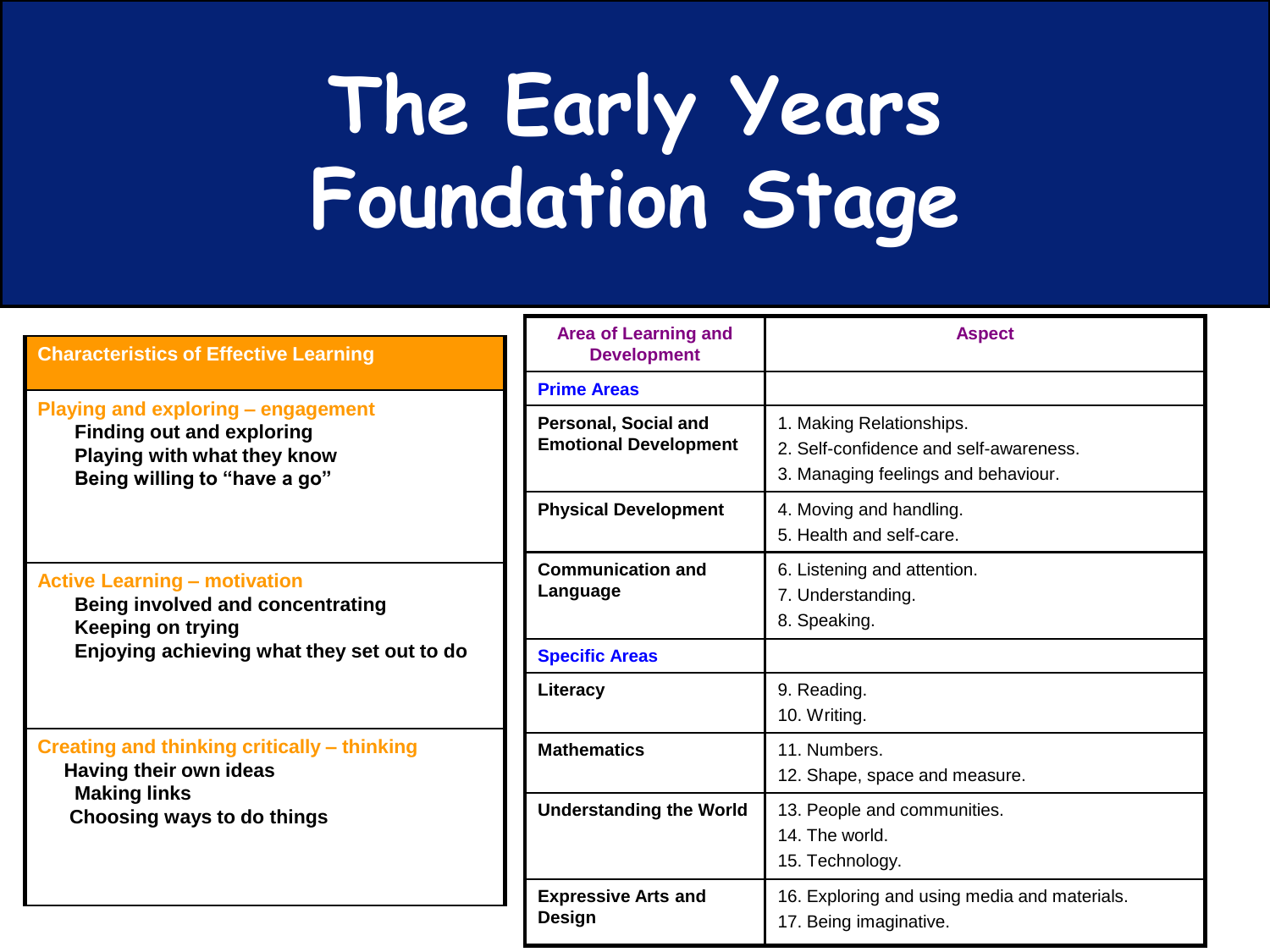#### **WOW Moments**

Here in the Early Years, we get as excited as you do watching your child grow and develop, and would like to celebrate all their achievements – whether they happen at school or at home with you. We would love to hear from you about what your child enjoys or achieves.

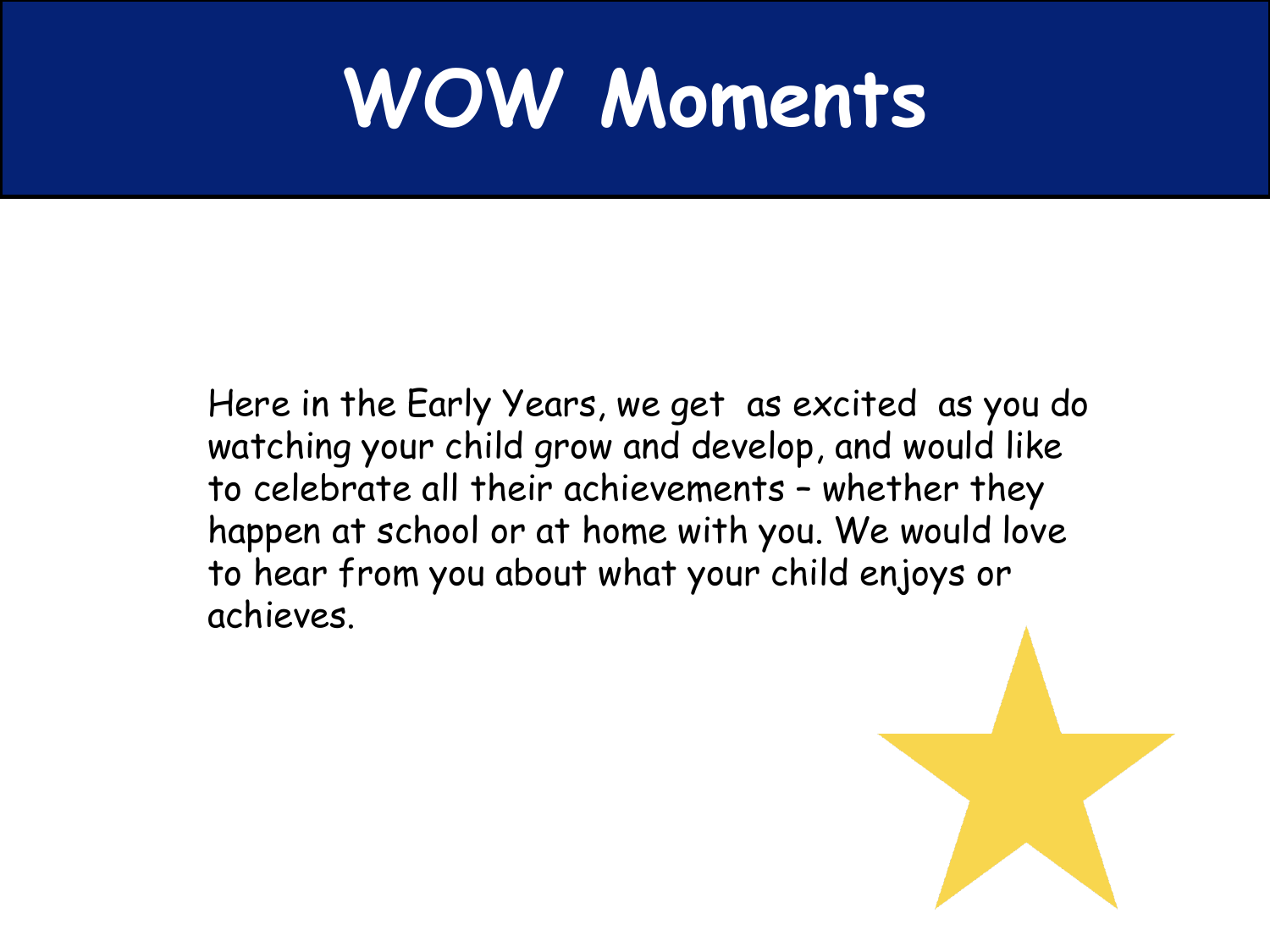### **Settling in**

We settle the children into their new environment over a period of one week.

Mrs Rees will be writing to you separately to explain how we are settling in children this year.

Due to the current Corvid 19 pandemic, we have had to change our normal settling in routine.

If you have any questions or queries please don't hesitate to get in touch on…

intake2020@monksorchard.co.uk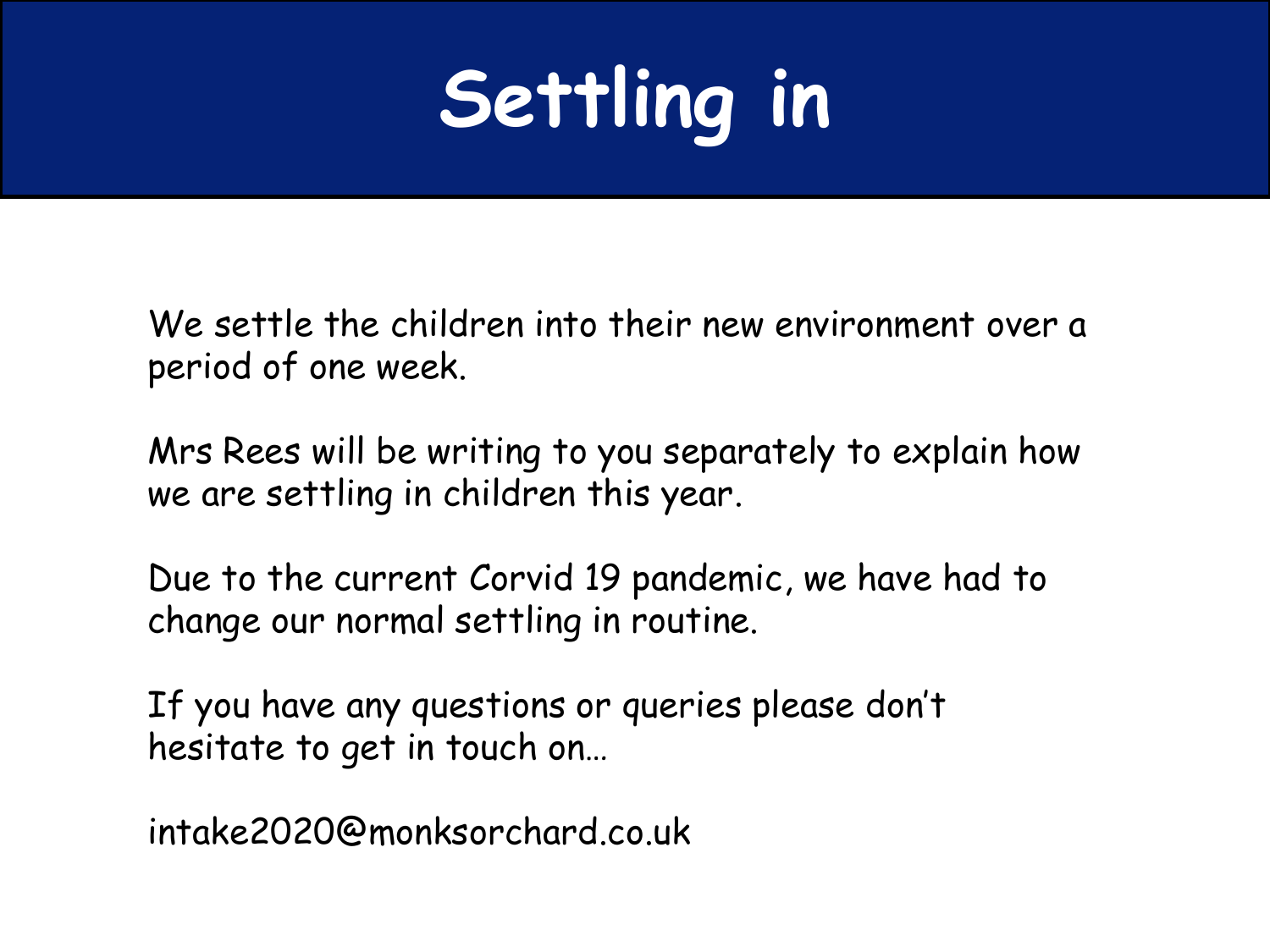# **Learning Journeys**

- $\triangleright$  A record of your child's progress throughout their time in the Early Years.
- $\triangleright$  We keep our observations, photos, the child's work and assessments in the folder.
- $\triangleright$  The children have access to them throughout the day.
- Both YOUR CHILD and YOU have a 'voice'! We love to hear about what you do at home, any new achievements, places you've been…
- $\triangleright$  Next Steps are shared.
- $\triangleright$  Parents' Evenings during the Autumn and Spring terms to share your child's progress against the Early Years Foundation Stage Profile.
- $\triangleright$  School Reports are sent out in the Summer term.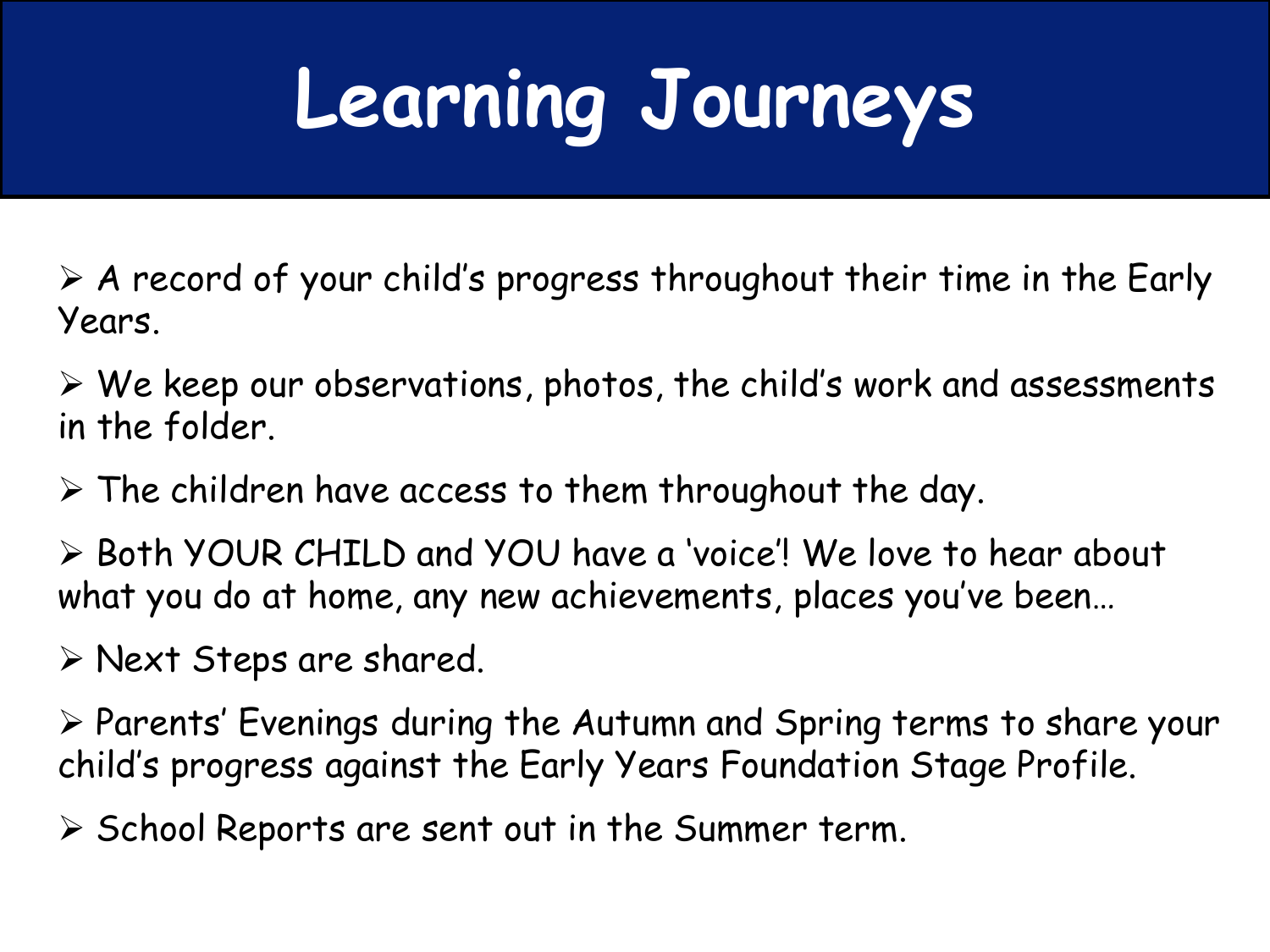# **What will my child need every day?**

- Their named school uniform.
- A named coat, preferably with a hood.
- $\div$  **Sensible footwear Velcro please!** ©
- Their Book Bag and water bottle named.
- We provide each child with a fresh piece of fruit every day.
- No jewellery for your child's safety.
- A named pair of wellington boots, a waterproof jacket and a sun hat which can be left at school.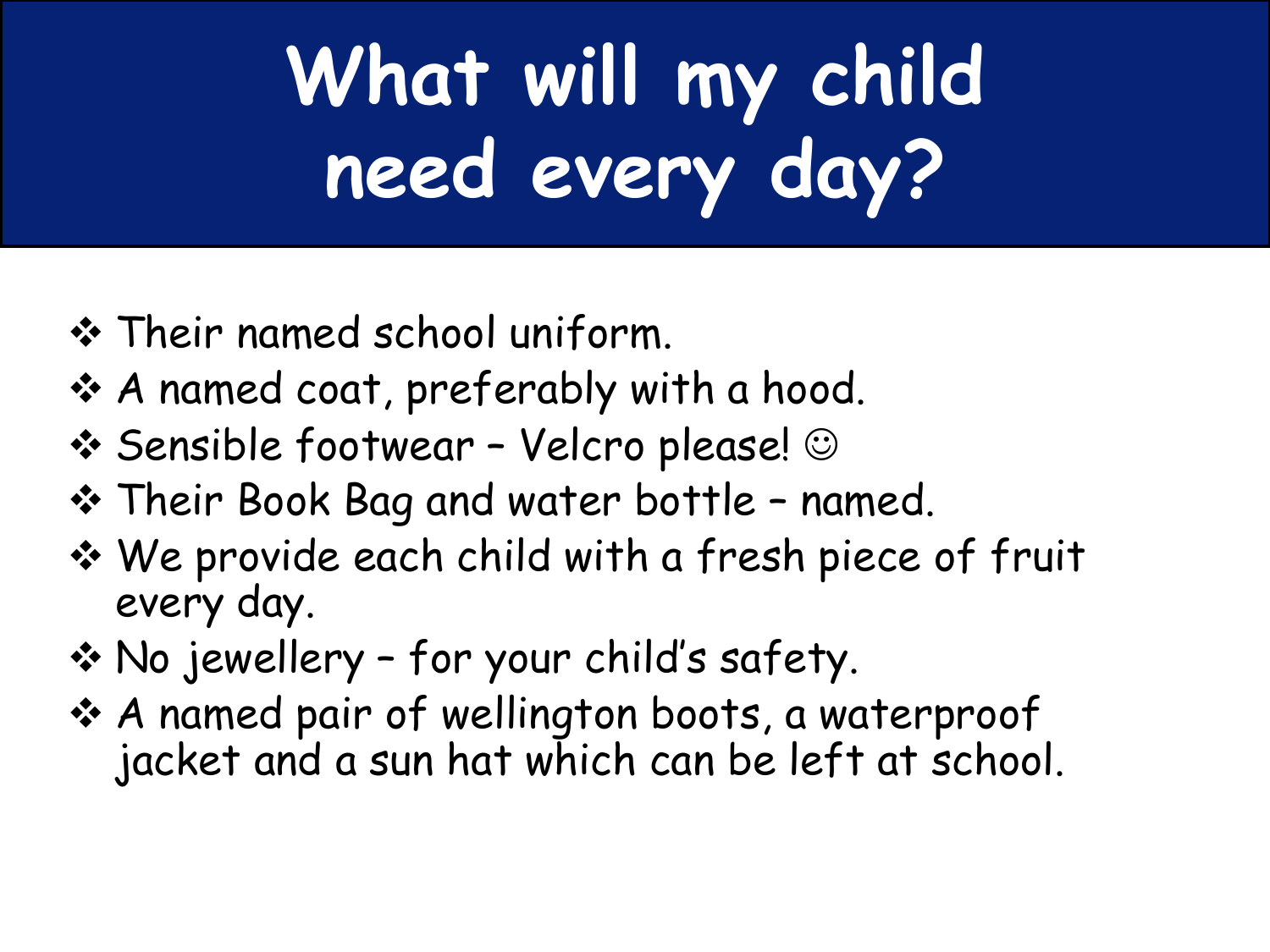## **Home Visits and Getting to Know You Sessions**

- Due to the current situation with Corvid-19 we will not be doing our usual home visits and getting to know you sessions.
- Instead, if you are new to the school and did not come to our Nursery, we will be inviting you to come and visit the school at the beginning of September.
- These visits are by appointment only and Mrs Rees will send you a separate invitation.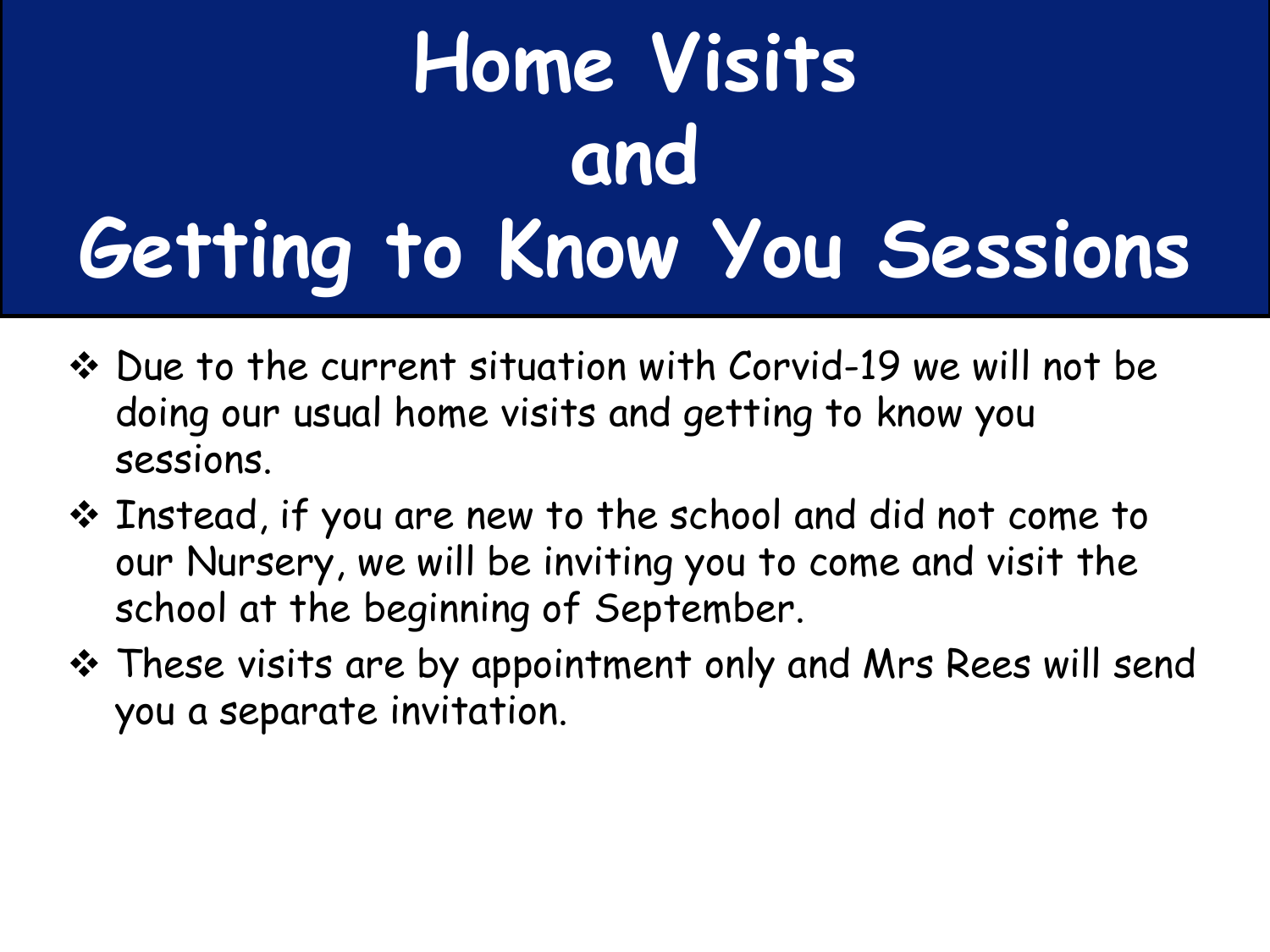# **It would be great if you could…**

- 'Chat' to your child about anything!
- ❖ Play listening games.
- \* Help your child to learn several nursery rhymes off by heart.
- ◆ Go to the library and read lots of stories.
- **\*** Recognise and write their name capital letter at the beginning.
- Count objects e.g. stairs, buses, food etc.
- Encourage your child to pass on simple messages and carry out simple instructions.
- Help them to become as independent as possible let them get dressed themselves, put on their own coat and attempt to do it up.